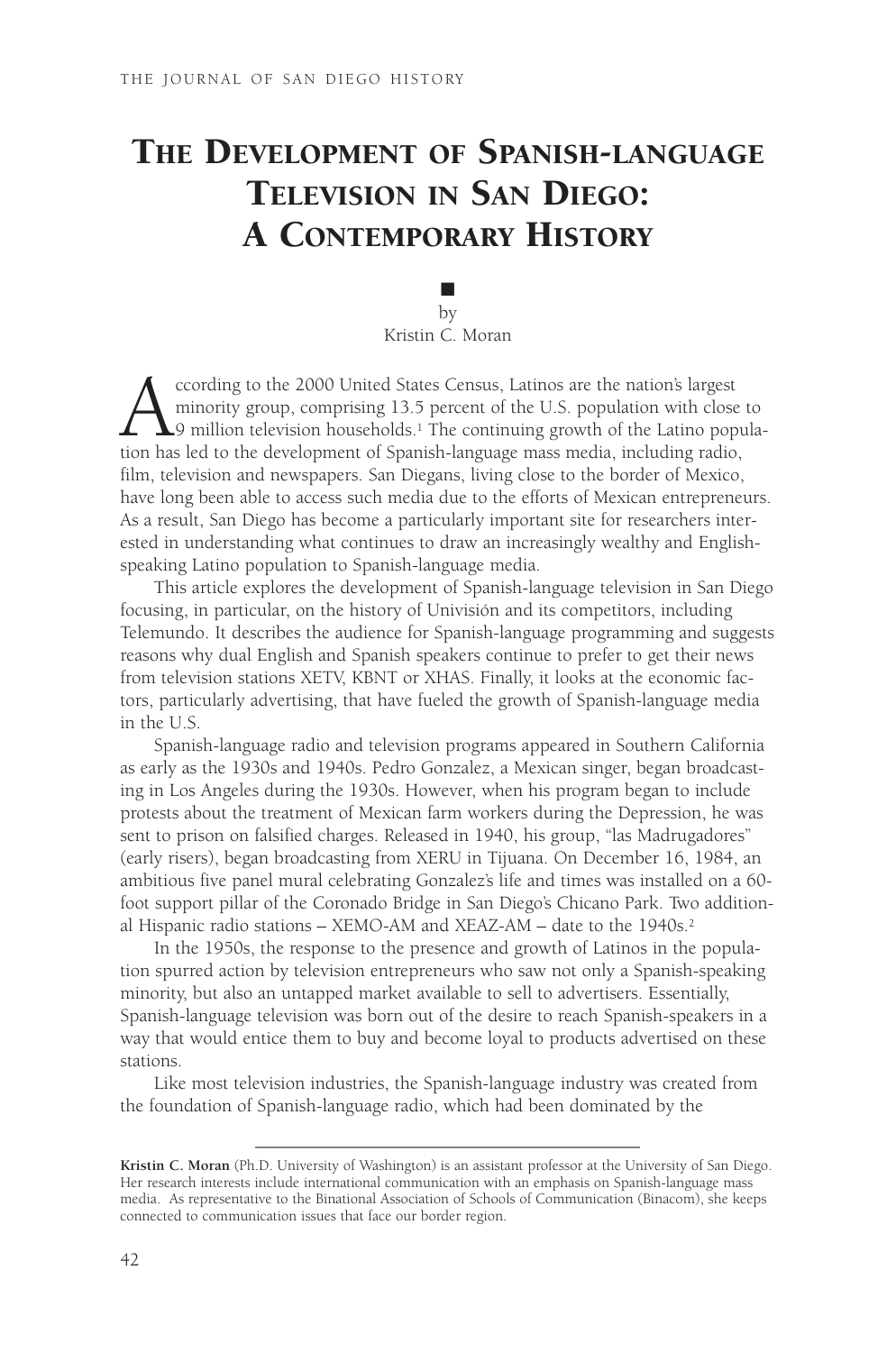

*Voz Libre, 1984. Dedicated to Don Pedro Gonzalez, a Mexican singer on an early Spanish radio station in Los Angeles during the 1930s. Chicano Park, San Diego. Artists Michael Schnorr, Victor Ochoa, Guillermo Rosete, Yasue Doudera, Carlos Esparza. Personal collection of author.*

Azcárraga family of Mexico. Emilio Azcárraga Vidaurreta and his son Emilio Azcárraga Milmo have held majority ownership of Televisa since its formation in 1972 that developed out of Azcárraga's Telesistema Mexicano.<sup>3</sup> Televisa, the most watched television network in Mexico, has grown into an international multimedia corporation and is the second largest exporter of television programming worldwide. For U.S. televi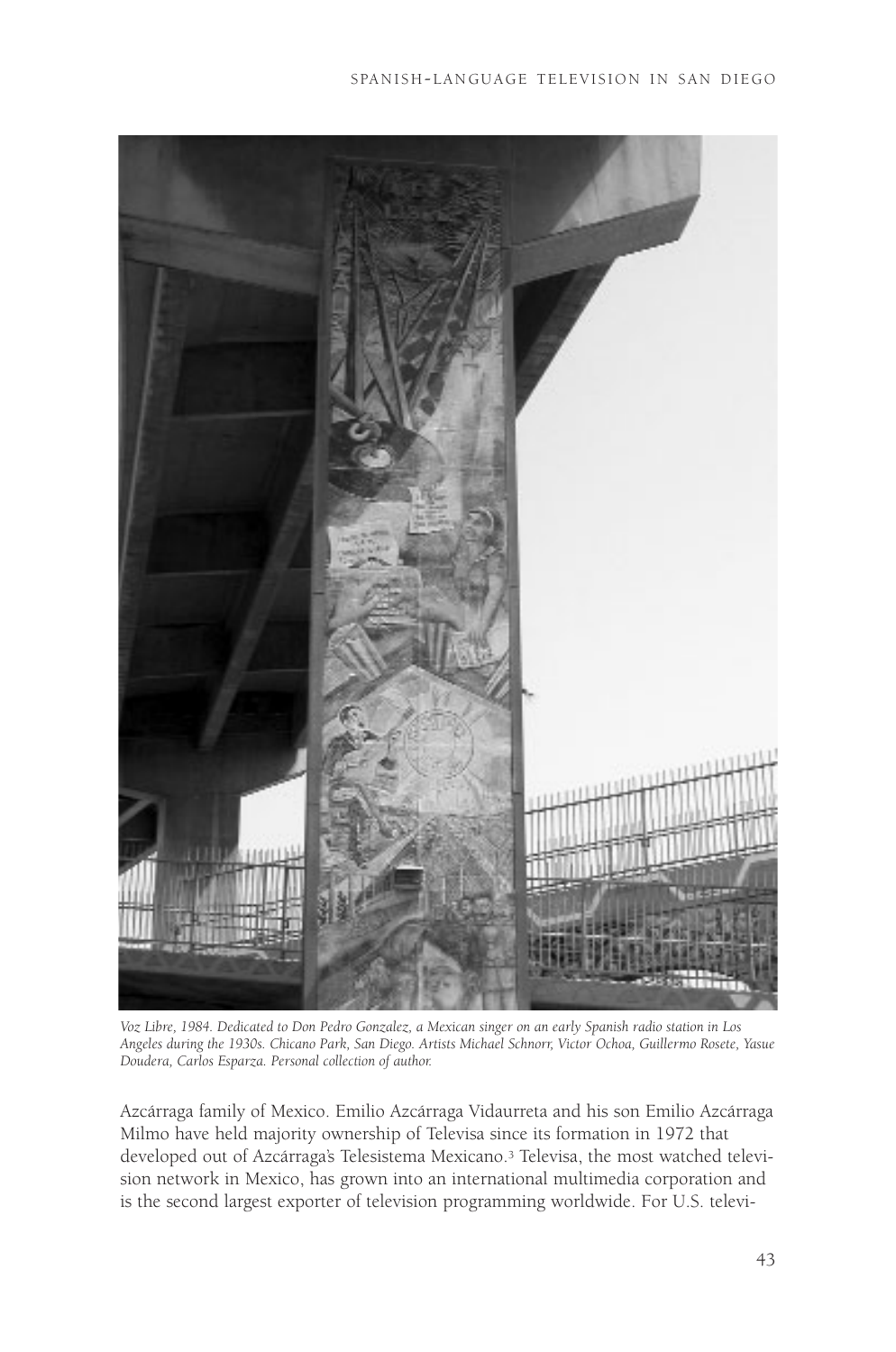sion investors, the Spanish-speaking market in the United States was so small and poor during the 1950s that it was not even considered a viable audience to sell to advertisers through television programming. From the point of view of the Azcarraga family, however, "the millions of Mexican immigrants and Mexican Americans living in the United States were one of the largest and wealthiest Spanish language markets in the world."4 Therefore, as a result of Mexico's geographical proximity and Azcárraga Vidaurreta's assumption that Mexicans living in the United States would watch Mexican produced programming, the development of a Spanish-language television industry began in the 1960s.

The Spanish International Communication Corporation (SICC) became the umbrella corporation under which a string of U.S. Spanish-language stations began in areas that had significant numbers of Spanish speakers. The first cities with Spanishlanguage television stations owned by SICC were San Antonio (1961), Los Angeles (1962), New York (1968), and Miami (1971). Because of FCC regulations stating that "aliens" or persons acting for them can own no more than 20 percent of stock in a television station, Azcárraga Vidaurreta officially owned only 20 percent of SICC. The other investors were U.S. citizens, including Rene Anselmo, who later became president of the corporation. Anselmo had a close relationship with Azcárraga Vidaurreta and essentially acted on his behalf in all aspects of the business.5

As the stations were purchased, the need arose for programming to the fill the airwaves. Thus, the Spanish International Network (SIN) was formed in order to supply programming, exclusively produced by Telesistema Mexicano and to sell airtime to advertisers.6 Azcárraga, through SIN, supplied SICC with telenovelas, news, and other entertainment programming.7 By the end of 1972, Televisa was created in Mexico as a result of the consolidation of the two most powerful networks, Telesistema Mexicano and its competitor, Televisión Independiente de México. Televisa continued to support the Spanish-language market in the United States.8 SICC and SIN were operating together under Rene Anselmo but were not financially successful, and even though the Televisa Corporation was supplying programming, SIN did not make a profit for its first seven years of operation.9

By 1975, American investors, including Frank Fouce, Jr., a majority stockholder in SICC, grew tired of the growing debt, which by this time was nearly \$2 million.10 Fouce brought a civil lawsuit against Anselmo and SICC that exposed the relationship between SIN, SICC, and the Azcárraga. As a result, in 1980 the Spanish Radio Broadcasters' Association filed a charge with the FCC claiming that SICC was under foreign control, triggering an investigation into the corporate structure of SICC and SIN. The investigation concluded that the corporate structure violated section 310b of the Communication Act of 1934 because Anselmo was acting indeed on behalf of "aliens," resulting in defacto foreign ownership of American airwaves. Thirteen of SICC stations and all of SIN's stations had to be sold to U.S. citizens.11

SICC and SIN interests were acquired by two major players. The Reliance group, which acquired enough Spanish-language stations to form the Telemundo network in the mid 1980s, and Hallmark Cards Inc., acting with First Capital Corporation of Chicago, out-bid other interested parties to acquire control over SIN and their individual stations. The 1987 Hallmark takeover was considered "friendly" since the cozy relationship continued between the Azcárraga family, Televisa, and the American network. The new Hallmark network was named Univisión. For the first ten years, Univisión had the first option to purchase Televisa-produced programs, giving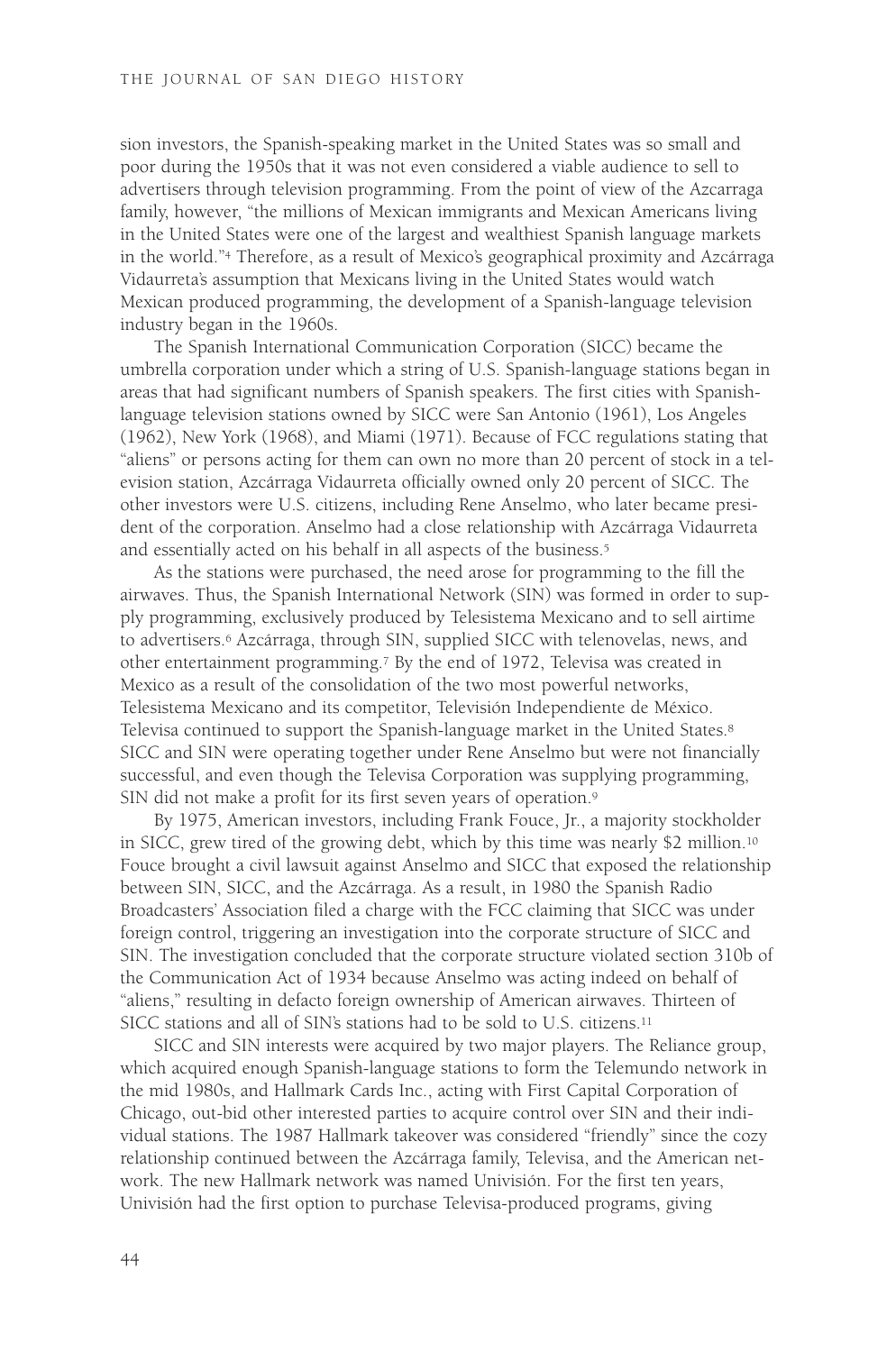

*Emilio Azcárraga Vidaurreta. Courtesy of XETV. Emilio Azcárraga Milmo. Courtesy of XETV.*



Televisa a distribution outlet in the USA. Televisa had free advertising time on the Univisión stations for its products and services.12 Because of the advantage of its relationship with Televisa, Univisión quickly rose in popularity and gained notoriety in the USA as *the* Spanish-language network.

The straight importation of Mexican news and entertainment on Univisión began to create frustration among some Latino groups in the U.S. who claimed that the programming did not reflect the experiences of Spanish-speaking Americans. They wanted to be more than a dumping ground for Mexican imports. Since the Telemundo network could not buy products from Televisa because of its arrangement with Univisión, it began producing programming in the U.S., in Spanish, to reach Latinos who were looking for an alternative to Mexican television. Because Telemundo was headquartered in New York, it tried to appeal to Puerto Ricans, Cubans and people from Central and South America. When Telemundo moved its operations from New York to Miami, it began producing a U.S. news program in 1987, *Noticiero Telemundo*, and even a telenovela that integrated stories of Mexican, Puerto Rican and Cuban immigrant families. Univisión was quick to respond and by 1991 had set up its own production studios in Miami and began airing shows such as *Sábado Gigante*, a live variety show and *Cristina*, a talk show, both became popular with Spanish-speaking audiences.13

In 1992, Spanish-language television entered a new era marked by significant changes in the industry. Telemundo filed bankruptcy. The network could not compete with Univisión, which had successfully cornered the market with its exclusive dealings with Televisa. Nielsen Media Research began tracking "Hispanic Audience" media use and therefore provided a more accurate account of the audience share devoted to Spanish-language television. At Univisión there was a shift in ownership that brought Televisa back into the management structure.14

Hallmark Cards Inc. sold its interest in Univisión to A. Jerrold Perenchio, a Hollywood television producer who acquired 50 percent of the Univisión Network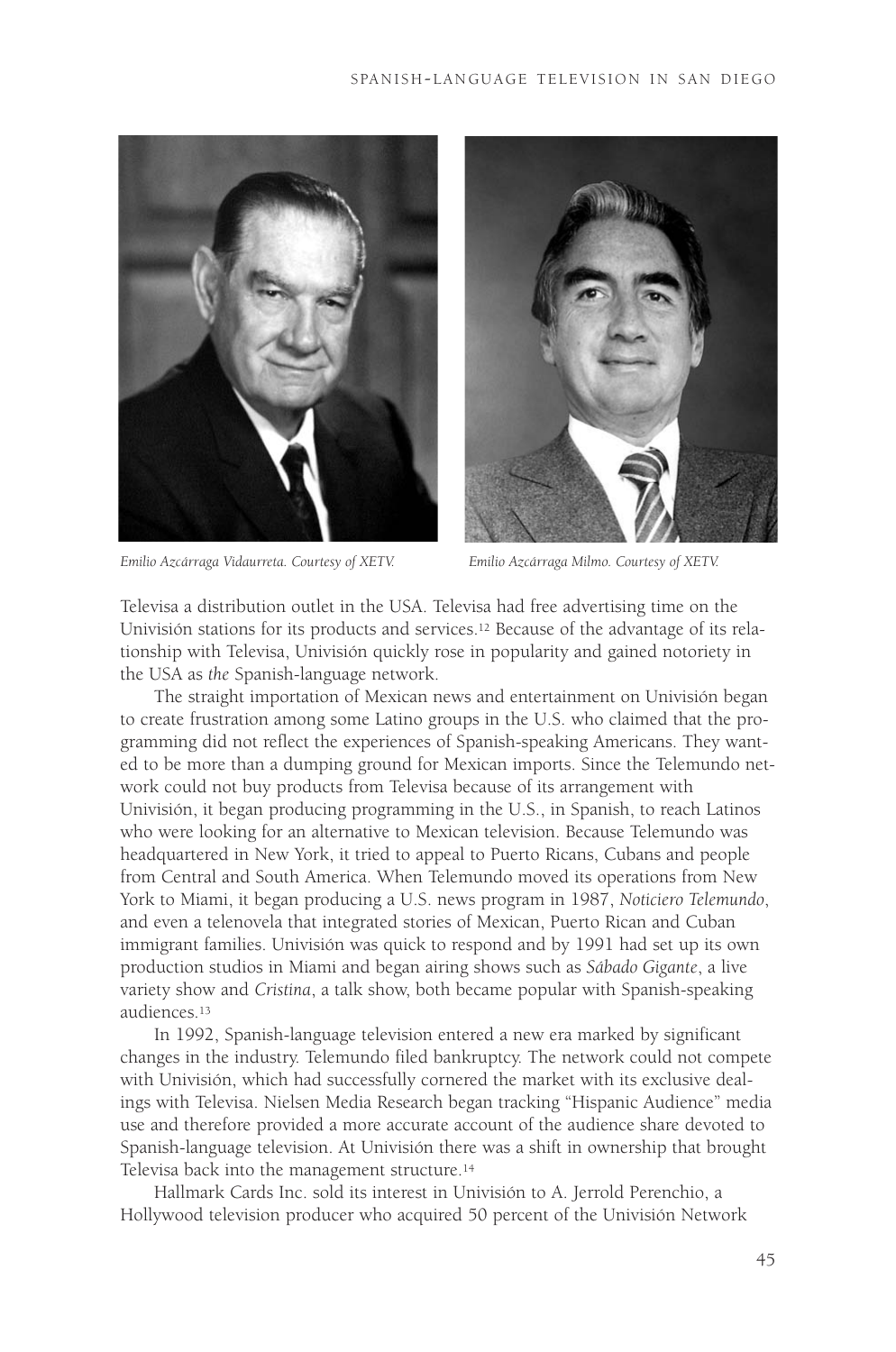Partnership and 76 percent of Univisión Television Group, which operates individual stations. Careful to remain in compliance with FCC regulations, Televisa acquired 25 percent of the Network Partnership and 12 percent of the Television Group. Venevisión, the most influential television network in Venezuela, which also produces telenovelas, purchased the remaining portion of the corporation. For both Venevisión and Televisa, access to the U.S. market was increasingly important especially as Nielsen Media Research was taking notice of the Spanish-language market.15 The power of Univisión to attract the Spanish-speaking audience has continued to grow, especially in the 7-9 p.m. time-slot during which time the most popular Mexican telenovelas are aired. According to the Nielsen ratings, nearly every week, the top-ten most watched programs by Latinos are on Univisión.16

The A.C. Nielsen Company is the most recognized audience research firm in the world. Mass media industries including television, radio and more recently the Internet rely on Nielsen to gather data about who is using a particular medium at a particular time. In addition, Nielsen provides demographic information about the audience including age, ethnicity, and socioeconomic class. The mass media industries use this data to set advertising rates as they sell airtime to advertisers who hope to reach a particular segment of the audience. When Nielsen began collecting information about the Hispanic audience, it legitimized the presence of the Spanish-language media market.

Bill Grimes, who became president of Univisión in 1986, was eager for Nielsen to revamp its data collection system in order to gather more accurate information about the Hispanic audience. In 1992, Univisión and Telemundo paid \$20 million to develop new ways of assessing the Hispanic audience.17 The old methodology used by Nielsen, for example, showed that 8 percent of the population in Los Angeles watched Spanish-language programming. The new system showed that the viewership was actually 13 percent. After this methodology was implemented, nation-wide figures showed 40 percent more households tuning into Spanish-language programming than were reported under the old system.18 The new methodology was called the National Hispanic Television Index.

The more accurate estimates of viewers did not help Telemundo, however, which was coming in a distant second to Univisión. Telemundo was forced to file bankruptcy in 1992. Telemundo restructured the corporation and, by 1994, became a public company controlled by Apollo Advertisers, as a U.S. firm but backed by Europe's largest bank, Crédit Lyonnais and Bastion Capital, a U.S.-based firm.19 Even with a new corporate structure, Telemundo continued to struggle without access to Televisa or Venevisión telenovelas, the most-watched programs among Latinos. Telemundo turned to TV Azteca, a Mexican network started in 1994, and arranged to purchase their telenovelas, although these had not been as popular with audiences. Telemundo, purchased by NBC Universal in 2001, is the second largest provider of Spanish-language television in the United States.

Univisión continues to be the leader in attracting the Spanish-speaking audience and has consolidated its power over the marketplace by merging with the Hispanic Broadcasting Corporation (HBC), the largest Spanish-language radio network. As a result of this 2003 merger, one corporation now controls more than 70 percent of the national advertising dollars spent on Hispanic media.20 Some Latino activists have voiced concern about the limited voices representing the Latino community, especially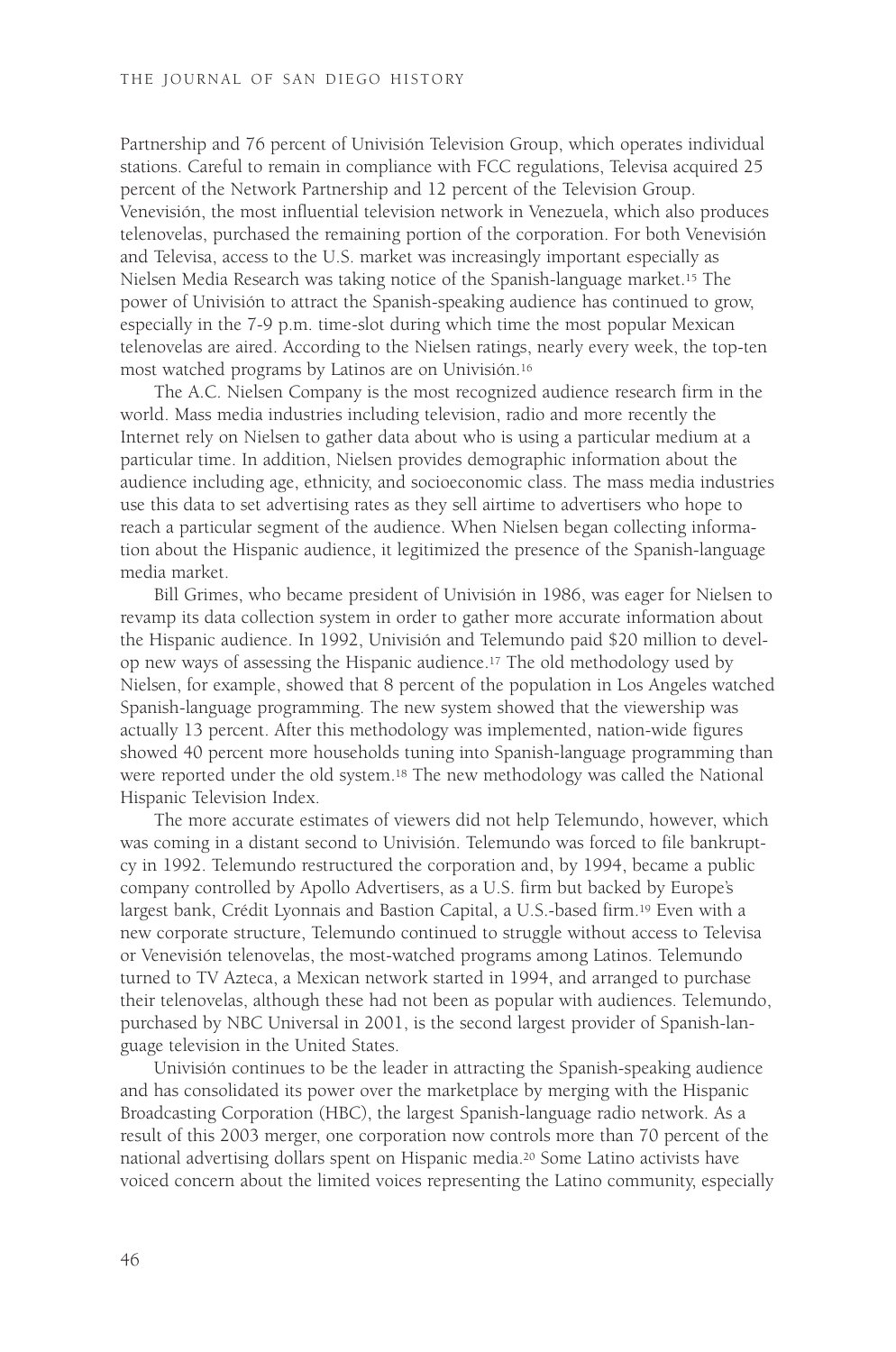

*KBNT, Univisión, Telemundo Studios San Diego. Personal collection of author.*

since the chief executive officers of Univisión and HBC are not Latino. Nevertheless, concentration of ownership in the media sector has led to economic success.

#### **Spanish-language Television in San Diego**

According to the 2000 census, 28.1 million American households speak Spanish in the home. Of those, over half reported speaking English "very well." In the State of California, there are 8.1 million Spanish-speaking households. In the city of San Diego, nearly 27 percent of the population is Latino and this figure is projected to increase in the future. There are 719,000 Latinos living in San Diego County and of those, 53 percent speak predominantly Spanish.22 As a result of the number of Latinos in the area, Spanish-language television has always had a home in San Diego. But it was not until recently that San Diego became a coveted market for Univisión and Telemundo, the two main networks that produce Spanish-language television.

A full 21 percent of San Diego's television households are Hispanic,<sup>23</sup> accounting for over 800,000 potential Spanish-language television viewers in San Diego County. The combined Hispanic population of the San Diego and Tijuana region equals over 2 million, an audience too large to be ignored by the U.S. Spanish-language television industry. The median age of Latinos in San Diego is 26; 65 percent are under 35 while 33 percent are between the ages of 2 and 17. Of the Hispanic TV households, 67.1 percent subscribe to cable.24 Young consumers are particularly attractive to advertisers because of the perception that young people are easily persuaded to "try new things" and have not yet become brand loyal.

Spanish-language television began in San Diego as a result of its geographic location and television broadcast signals' ability to cross international borders. XETV, channel 6, was San Diego's second television station and the first to broadcast programs in Spanish. The call letters were designated because of its transmitter in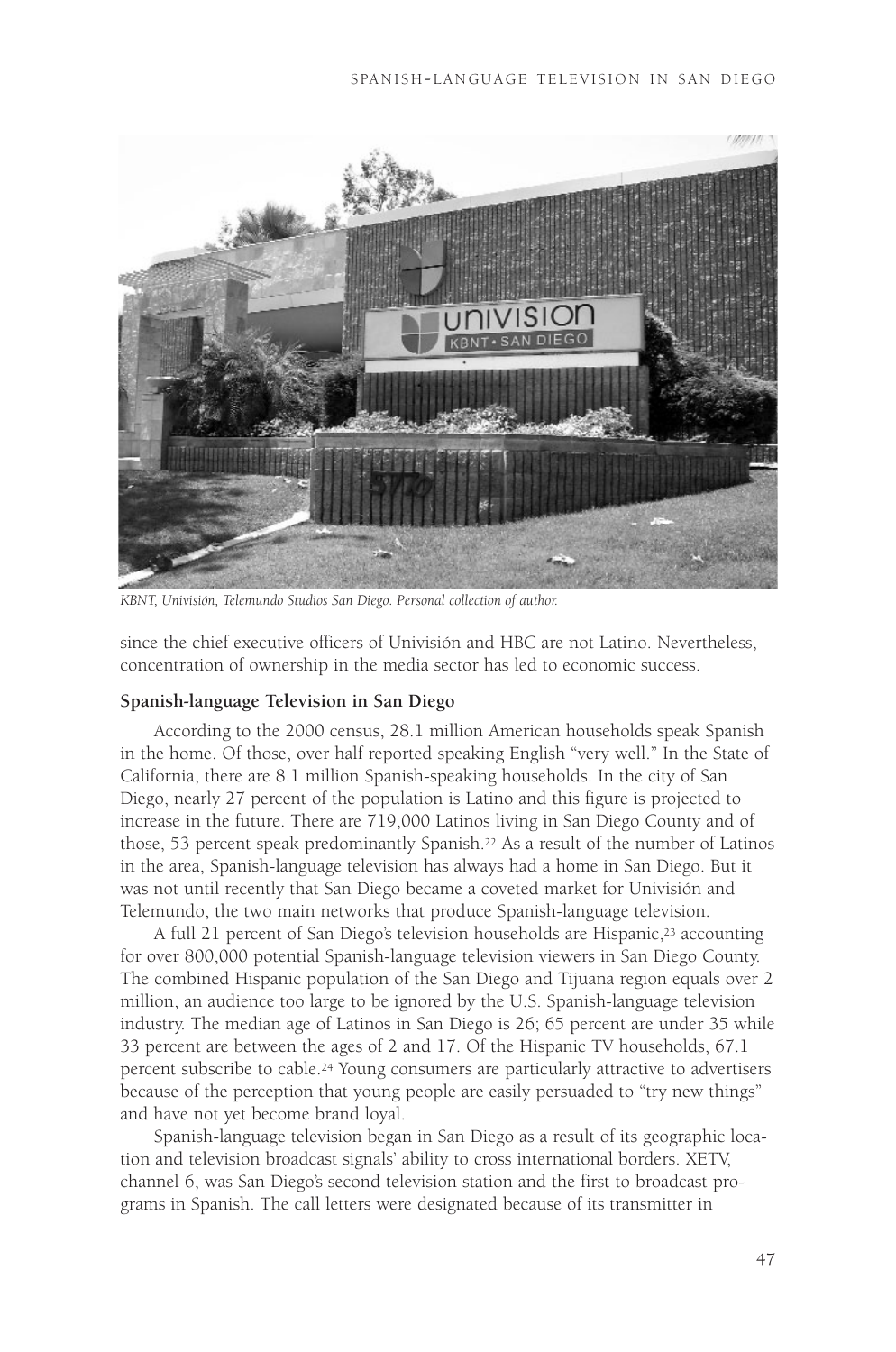

*Lourdes Sandoval. Courtesy of KBNT*

Tijuana, which allowed the station's owner to get around the FCC's television licensing freeze from 1948 to 1952. Partnering with Mexican television entrepreneur Emilio Azcárraga Vidaurreta, the station was licensed by the Mexican government and began broadcasting in 1953.25 Programs in English and Spanish could be seen on both sides of the border. XETV affiliated with mainstream U.S. networks, first with ABC until 1973 and currently as San Diego's FOX affiliate choosing to broadcast exclusively in English. Because XETV is licensed in Mexico, officially it does not have to follow FCC regulations, although it does remain in compliance with U.S. policies.26

In 1960, XEWT, channel 12, began broadcasting programs exclusively in Spanish. Although it was a station owned and operated in Tijuana, it served Spanish-speaking households in the San

Diego region. XEWT, a Televisa affiliate, was popular with Spanish-speaking San Diego audiences who had direct access to Mexican television.

### **Univisión in San Diego**

San Diegans have long been able to access entertainment programming and national news in Spanish through cable and Tijuana stations, but local Spanish-language media, specifically news, is relatively recent. KBNT, channel 17, a Univisión affiliate, went on the air in San Diego in 1990 and has grown in popularity. Just within 2004, audience ratings increased over 200 percent in the coveted 18-34 year-old market.27 The station is owned by Entravisión Communications. Its local news broadcast and entertainment programming have been successful in reaching the Spanishspeaking audience throughout the city and county.

Lourdes Sandoval, the news director of KBNT since 1998, is committed to making the news broadcast relevant to the Latino audience by focusing on issues that are salient to them. Sandoval grew up in San Angel, a district in southern Mexico City, and moved with her family to Toronto, Canada, at age 13. Her family then moved to San Diego. Sandoval attended Southwestern College in the mid-1980s, studying mass communication and photography with an emphasis on journalism. Her increased interest in border issues led Sandoval to work for Mexico's Televisa network in 1990 at Tijuana's XEWT, Channel 12, reporting stories on both sides of the border. In 1996 she left that position to become press attaché for the Mexican consulate. Then, in 1998, she joined KNBT news, which went on the air in 1997.28

According to 2000 Nielsen ratings, KBNT's 11 p.m. news broadcast averaged a 1.3 rating and 3.0 share of the total viewing audience. A share is equal to the number of TV households tuned-in to a particular program divided by the total number of TV households with the television set turned on. In 2004, among viewers between the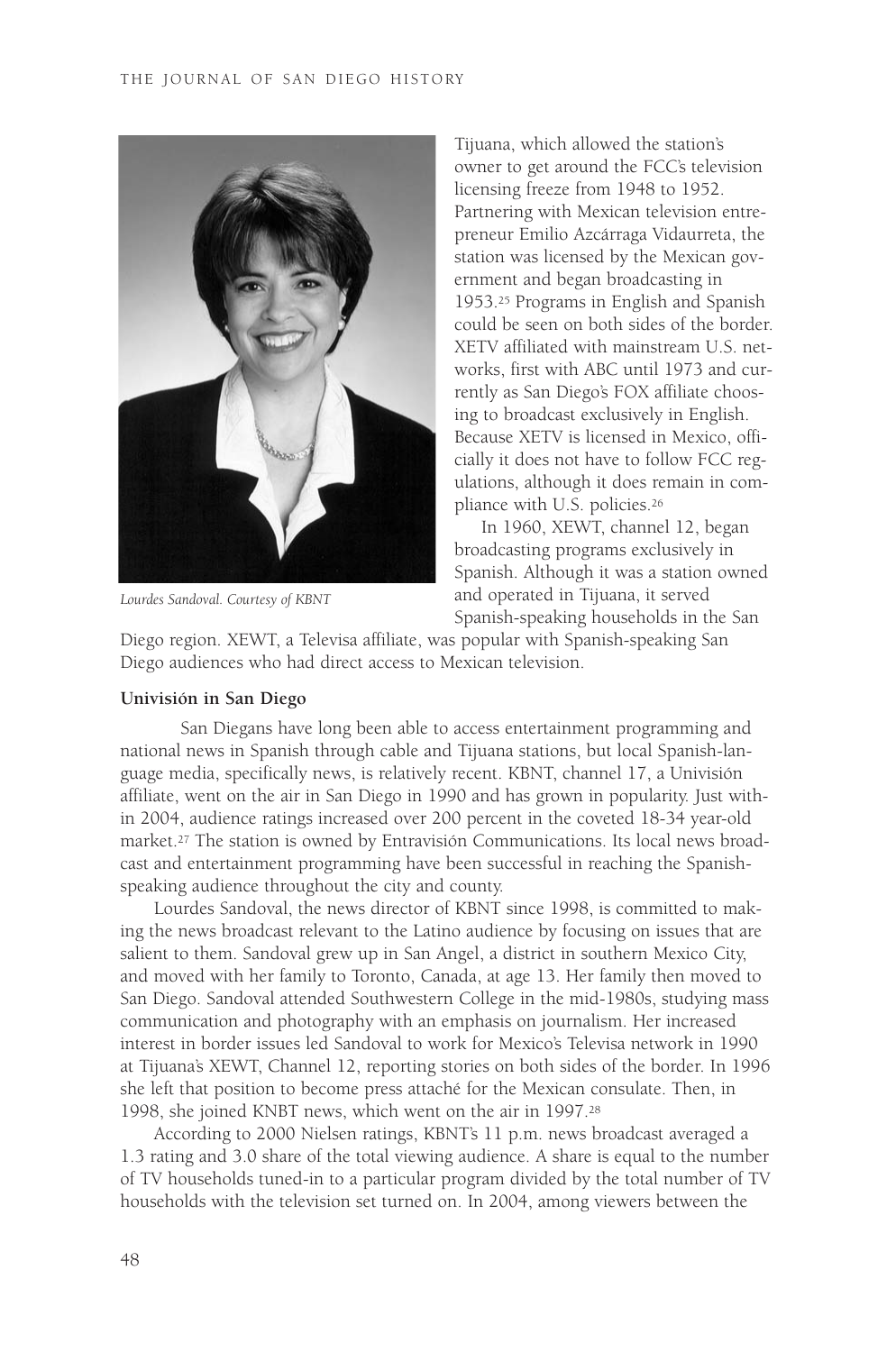ages of 18 and 34, KBNT news received 3.7 rating. Nielsen ratings are collected through a sampling process to assess the number of viewers for each program aired as a way to determine advertising rates.<sup>29</sup> In San Diego County, one rating point equals 10,292 TV households.30

Spanish-speaking audiences in San Diego have supported KBNT local news broadcast. Even when they speak English, they will watch local news in Spanish because it offers an alternative to English–language news. In San Diego, there are definite differences in the types of stories that are aired on KBNT and the local Englishlanguage news channels. The general trend points to a more varied newscast on KBNT, emphasizing stories that are more relevant to the Latino community. For example, KBNT airs more stories related to immigration, immigrant rights, Latino politics, and other stories that resonate with Latino viewers. The English-language broadcasts tend to give spotty coverage to these topics. When immigrants are covered, they tend to be in stories related to illegal border crossings and other crimes.31

San Diego audiences can access all of Univisión's national programming via KBNT, which includes morning talk shows, children's programs, afternoon talk shows, national news, and telenovelas during the prime-time evening hours. For those families accessing cable, Galavisión, Univisión's cable network, offers national news, movies, and other entertainment programming.

#### **Alternatives to Univisión in San Diego**

Telemundo's cable stations are available in the San Diego market, providing an alternative to Univisión's Televisa-dominated programming. Telemundo continues to have access to programming from Mexico through TV Azteca, but still is second to Univisión in terms of national television ratings. In 1998, Telemundo was bought by the Sony Corporation and Liberty Media Inc., and in 2001 was purchased by NBC/Universal. The sale marked a new beginning for Telemundo. Writing for the Mergers and Acquisitions Journal, Brent Shearer stated: "One Spanish media specialist is cautiously optimistic that NBC will be able to increase Telemundo's market share...NBC didn't get a struggling business in Telemundo but rather one that needs support and an infusion of capital."32 NBC's takeover marked the first time in history that one of the top three U.S. networks will operate a Spanish-language network.<sup>33</sup>

XHAS, channel 33, a Tijuana station affiliated with Telemundo, began broadcasting local programming to San Diego audiences in 2002, while competitors, KBNT and XHAS are both owned by Entravisión Communications Corporation. To circumvent FCC regulations that prohibit one corporation owning more than 35 percent of a given television market, XHAS is licensed through the Mexican government, while KBNT receives its license from the United States. The shared corporate structure makes the relationship between the Univisión affiliate and the Telemundo affiliate a bit peculiar since both stations are housed in the same facility on Ruffin Road in San Diego. Rather than having two distinct news outlets, these two stations that are suppose to compete with each other share facilities and resources making the broadcasts less unique.

XHAS broadcasts its local news *Noticiero 33* from San Diego, but it is relayed through a transmitter in Tijuana. The mission of the newscast is to appeal to audiences on both sides of the border. The general manager, Carlos Sanchez, explained: "Our goal is to open the borders of local communication with a global vision living up to our slogan *Abriendo Fronteras* (Opening Borders)."34 In addition to its local news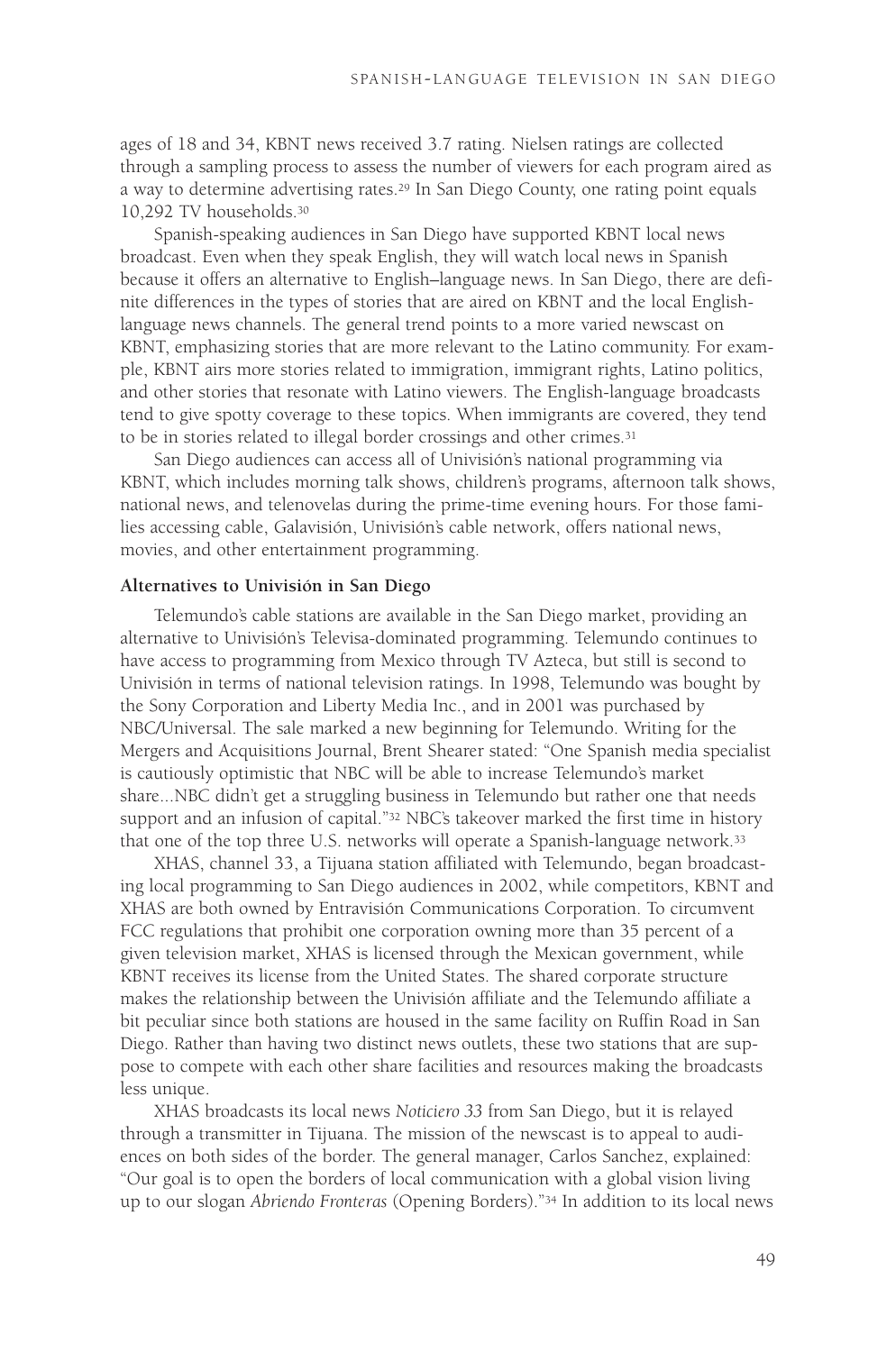broadcast, Channel 33 provides national Telemundo programming, including telenovelas and its national news program *Noticiera Telemundo*.

On April 8, 2005, San Diego got its first local and independent Spanish-language television station, *Mí San Diego*, channel 43. The station developed from an interesting corporate structure. The relationship between NBC, TV Azteca, Telemundo began when NBC bought an interest in TV Azteca based in Mexico City in 2000.35 TV Azteca sells programming to Telemundo, which NBC bought in 2001. Because of FCC regulations, Telemundo cannot have an affiliate in San Diego because of the agreement with Santa Monica-based Entravisión, which owns KBNT the Univisión affiliate. XHAS is the Tijuana-based Telemundo affiliate that broadcasts in San Diego.36 NBC therefore started channel 43, *Mí San Diego*, as an independent station operated by Channel 7/39, the San Diego NBC affiliate. But it is not a Telemundo affiliate even though all operations are under the NBC/Universal corporate umbrella.

The purpose of *Mí San Diego* is to offer alternative programming to Univisión and Telemundo, including the live broadcast of Padres baseball games in Spanish and other original programming. The station draws its programming from KWHY, Channel 22, in Los Angeles, including shows such as *12 Corazones*, a dating show, and *De todo un poco*, a variety show. In addition, *Mí San Diego* has access to KWHY's film library that includes classic Mexican cinema.37 Channel 43's broadcast signal reaches most of southwest San Diego County, which includes about 51 percent of the Spanish-speaking households in the county. Its availability on Channel 143 on Cox Communication's digital cable package increases its reach.38

#### **The Spanish-language Audience**

The desire for Spanish-language programming stems from the desire of U.S. audiences to stay connected to Latino culture. Scholars Diana Rios and Stanley O. Gaines, Jr., describe Latino mass media use as part of a dual cultural process for social integration and sustained ethnic differentiation.39 In other words, ethnic groups use ethnic media as a way to stay connected to what is familiar – their native culture. Those in the process of assimilation find that access to news and entertainment in their own language helps them to understand their "new" home. Connection to a Latino heritage and proficient Spanish-language ability leads to more frequent Spanish-language media use. Often as families grow, older members will encourage younger members, who may have never lived in Latin America, to access Spanish-language media. This serves as a way to maintain cultural awareness and to ensure that younger members feel connected to a Latino heritage while integrating into the larger Anglo culture. According to Diana Rios, "Latinos may use media for selective acculturation to gain dominant cultural knowledge and learn cultural interaction and survival skills necessary in an Anglo American world."40

In addition to cultural maintenance and identity formation, the desire to access Spanish-language mass media comes from the under-representation of Latinos in English-language mainstream media. The trend has been relatively consistent throughout the years with regard to the representation of Latinos on English-language television. Latino characters make up between 4 to 6 percent of all characters on television, far below their actual numbers in the population.<sup>41</sup> In 2003, the most recent published data from the Screen Actors Guild, which collects diversity information annually, found that Latino actors were cast in 10.5 fewer roles (including television and theater) in 2003 than in 2002. Latino actors made up only 5.4 percent of working actors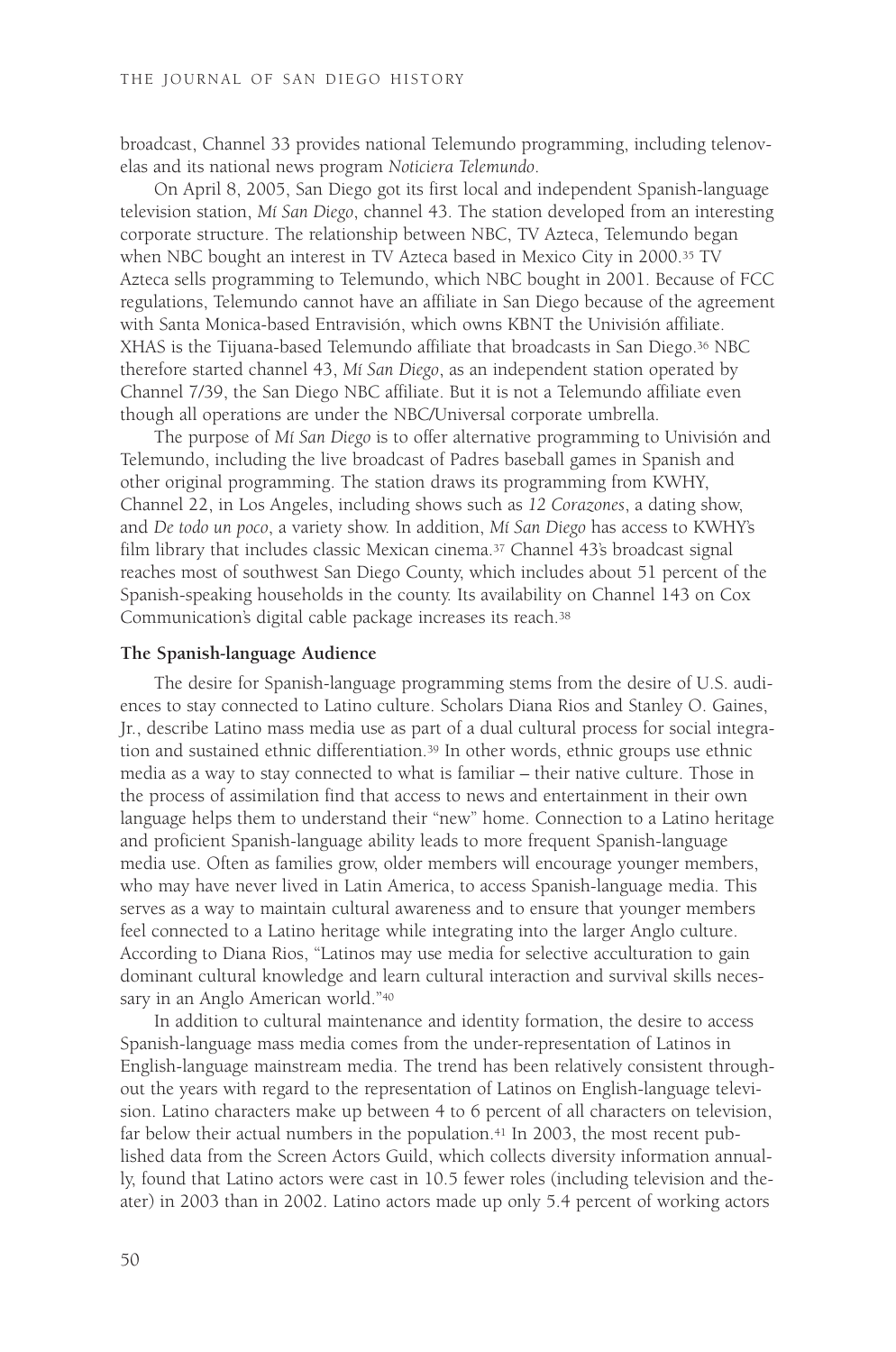in 2003, which is far below the Latino communities 13.7 percent representation in the general population.42 The lack of representation of Latinos in the mainstream, English-language media leads Latinos to Spanish-language programming where they can see entertainment and news that is relevant to their reality.

Historically there has been frustration not only with the lack of representation, but also with the fact that Latinos have been portrayed in stereotypical ways. From the early days of cinema to the present, Latinos have been categorized as the "Latin lover," relegated to domestic work like housekeeping or gardening, or more recently as drug traffickers/dealers.43 These stereotypical images do not represent the reality of most Latinos, and the lack of variety in the representations causes Latino audiences to turn to Spanish-language programming.

Another reason people may be turning to Spanish-language media outlets is because Latinos and Latino issues are virtually absent from English-language entertainment programming and mainstream network news. The National Association for Hispanic Journalists (NAHJ) has been tracking national network coverage of Latinos and Latino issues since 1995 and has consistently found that these topics make up less than 1 percent of the stories aired each year.<sup>44</sup> When Latinos are featured, it is commonly in stories about crime or immigration issues. During 2003, of the more than 16,000 stories aired on the national news broadcasts of ABC, CBS, CNN and NBC, 131 (0.82 percent) were about Latinos. Latinos had even a poorer showing in 2004 when only 0.72 percent of the stories focused on Latino or Latino issues.45 It is no wonder that Latinos look to the Spanish-language networks to learn about their community. It seems clear that English-language television does not satisfy Latino audiences.

### **"Hispanics" as a Market**

While the lack of representation and stereotypes lead Latinos to Spanish-language television, the more concrete reason for the boom in Spanish-language television results from a market-driven agenda. Major corporations in the United States view the Hispanic market as a viable segment of the population with money to spend on products. Since Latinos are not watching English-language television, the best way to advertisers for reach them is through Spanish-language outlets. According to John Sinclair, "…the Spanish-language television industry has been one of the most active agents and also beneficiaries of the mode of capitalist ethnography with which a Hispanic audience has been constructed for sale to advertisers."46 San Diego is no exception.

In the United States, there are roughly 35 million Latinos with a potential buying power of \$458 million, a market too big for most advertisers to ignore. The Spanishspeaking market is the fastest growing in the country, both in population and purchasing power. These facts make advertising in Spanish a necessity. By 2010, purchasing power is projected to double to \$9 billion and by 2025 it is estimated there will be 60 million Latinos nationwide, surpassing the Anglo population in California and San Diego County. Dean Calbreath, writing for the *San Diego Union-Tribune*, stated: "Walter Meneses, who runs Meneses Research & Associates in San Diego, said that in San Diego County, many third-or fourth generation Hispanics flip between English and Spanish stations on their televisions. But, according to his research, as many as 85% prefer to communicate in Spanish."47

In addition, Spanish-speakers recall advertisements more often when the ads are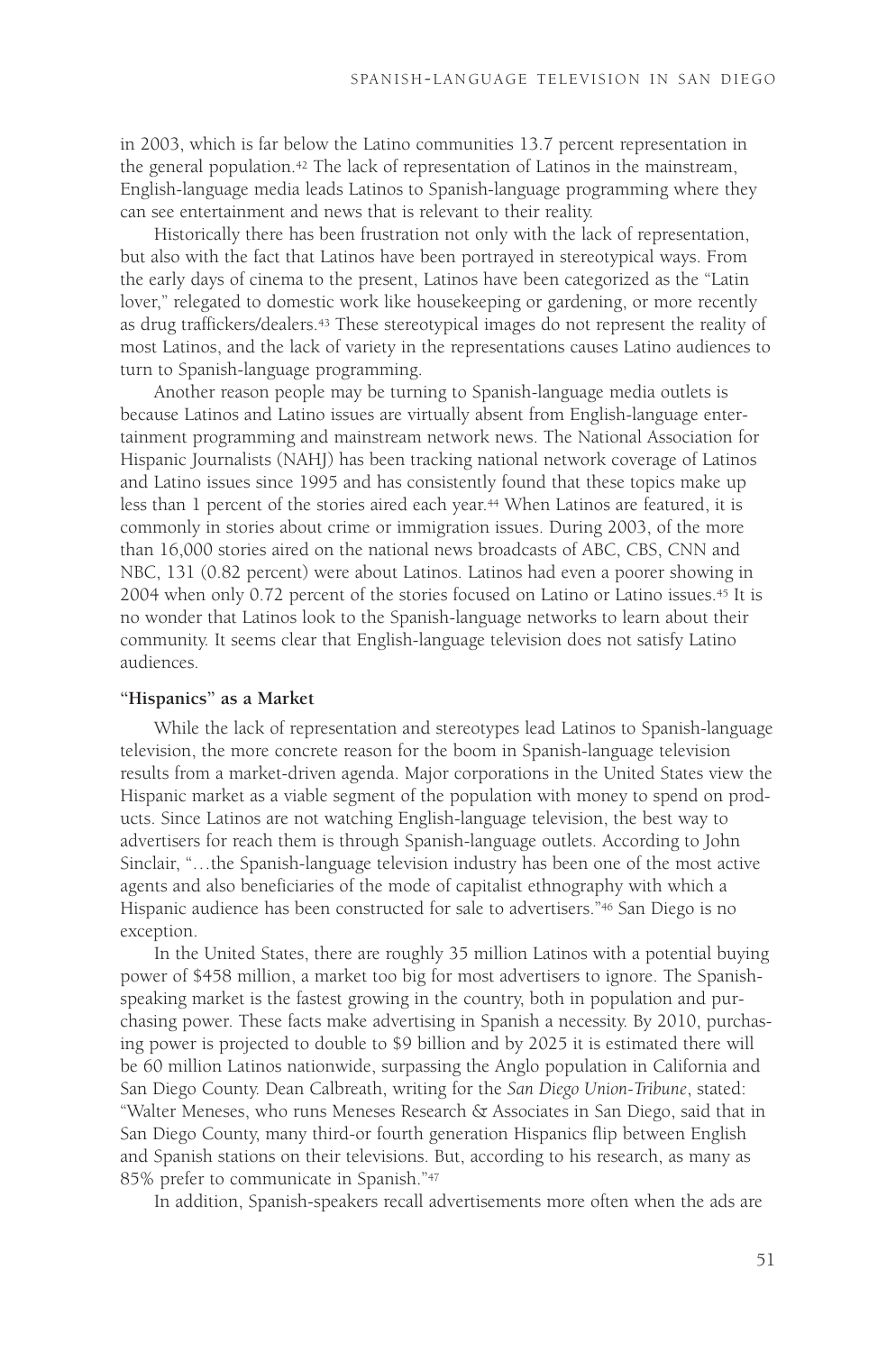presented in their native language. Hispanic audiences have a 61 percent better ad recall when the ads are in Spanish and a 57 percent better comprehension rate when the ads are in Spanish.<sup>48</sup> In San Diego, 89 percent of Hispanics speak Spanish. Therefore, Spanish TV advertisements are 4.5 times more likely to influence purchasing decisions than English-language ads. The recognition that Latinos prefer to watch programming in Spanish will continue to persuade corporations to make advertisements in Spanish. This, in turn, will support the Spanish-language media industries in the United States.

### **Conclusion**

The creation of Spanish-language media has been shaped by dual forces: first, the desire of Latinos to access programming that is relevant to their experiences and, second, the need of corporations to reach an audience segment of the U.S. population that has been relatively untapped. The two forces are not mutually exclusive and work together to push the networks to provide more and more outlets for the Spanishspeaking audience.

Evidence of this is obvious in San Diego County where the television industry recently expanded to provide programming for San Diegans who want to access news and entertainment in the Spanish language. Considering the growth of the Latino population and its resulting impact on the media industry, the knowledge of the development of Spanish-language television will enhance our understanding of San Diego as a whole. This opportunity has broadened the San Diego community in a way that makes residents more aware of their proximity and relationship to Mexico. It projects a unique San Diego identity that incorporates an Anglo majority with a rapidly growing Latino community.

## **NOTES** ■

- 1. U.S. Census Bureau, www.uscensus.gov; Nielsen Media Research, www.neilsenmedia.com; América Rodríguez, *Making Latino News: Race, Language, Class* (Thousand Oaks, CA: Sage Publications, Inc., 1999), 2.
- 2. Matt Damsker, "Corrido for don Pedro, An Unsung Hero," *Los Angeles Times*, December 9, 1984.
- 3. Emilio Azcárraga Viduarreta, known as "el Leon" died on September 23, 1972. His son Emilio Azcárraga Milmo, called "el Tigre," immediately took over operations that year and built the international and national empire, Televisa. For more information see Caudia Fernández and Andrew Paxman, El Tigre: Emilio Azcárraga y su imperio Televisa (Editorial Grijalbo, Miguel Hildalgo, Mexico, 2000). See also John Sinclair, *Latin American Television: A Global View* (New York: Oxford University Press, 2000), 38-39. In 1997, grandson Emilio Azcárraga Jean inherited the principal ownership of Televisa. Rodríguez, *Making Latino News*, 45.
- 4. Rodríguez, *Making Latino News*, 36.
- 5. Sinclair, *Latin American Television*, 97-101.
- 6. Rodriguez, *Making Latino News*, 36.
- 7. Often compared to American soap operas, Latin American telenovelas are drama serials that have a duration of 150-200 episodes. Prime-time telenovelas appeal to a broad general audience and have gained international popularity. For more information on telenovelas see E. McAnany and Antonio La Pastina, "Telenovelas Audiences: A Review and Methodological Critique of Latin American Research," *Communication Research*, 21 (1994): 828-849, and Diana Rios, "U.S. Latino Audiences of "Telenovelas," *Journal of Latinos and Education*, 2 (2003): 59-65.
- 8. Sinclair, *Latin American Television*, 38-40.
- 9. Sinclair, *Latin American Television*, 98-99.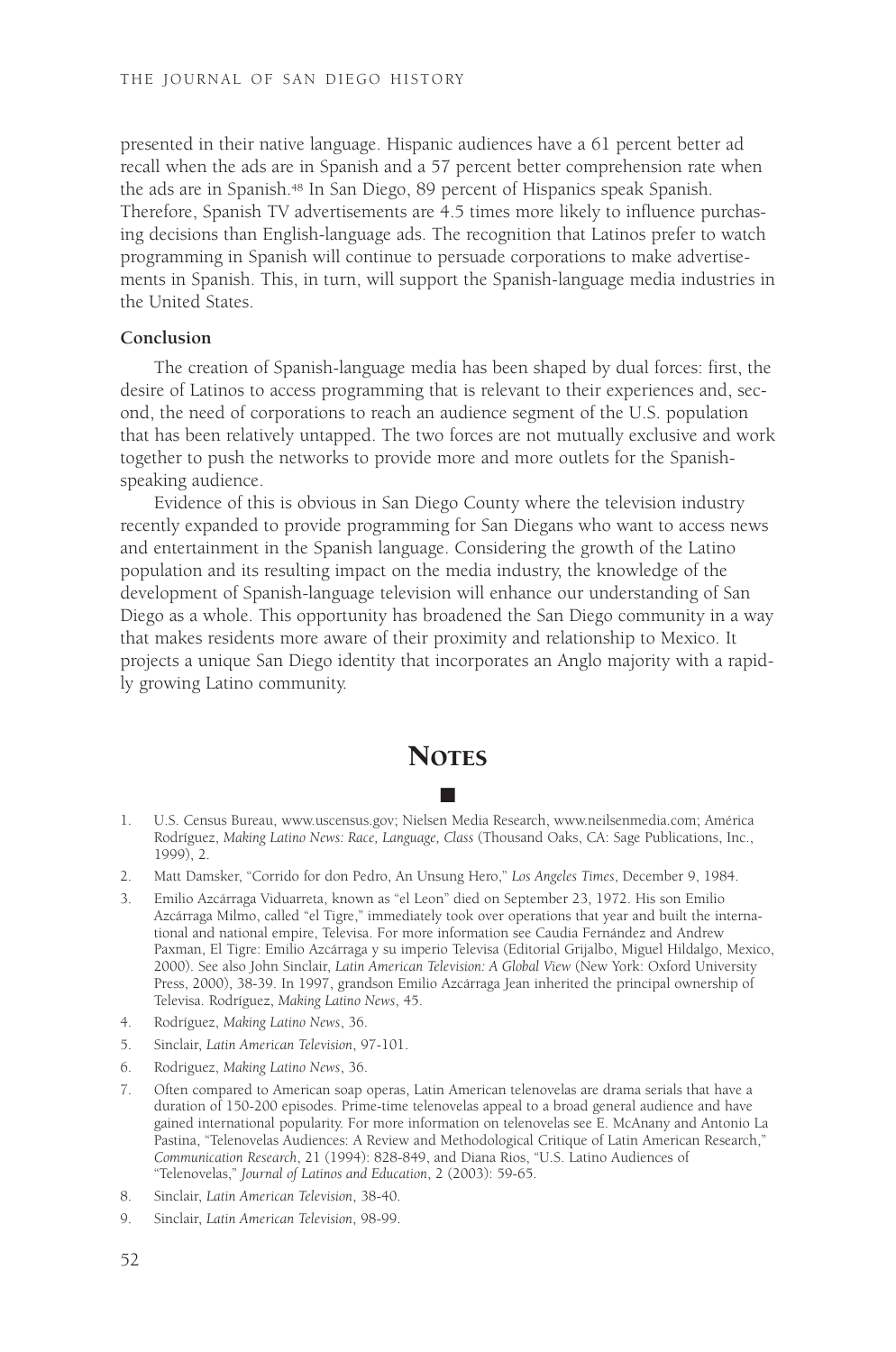- 10. Fouce's father, Frank Fouce Sr. of Fouce Amusement Enterprises (a chain of Spanish-language movie theaters) had been associated with the Azcárraga family since the early 1960s in Los Angeles and San Antonio.
- 11. Sinclair, *Latin American Television*, 99-101; Rodriquez, *Making Latino News*, 61-62.
- 12. Sinclair, *Latin American Television*, 102.
- 13. Sinclair, *Latin American Television*, 104-105.
- 14. Spanish International Network Timeline, www.sintv.org/timeline.
- 15. Sinclair, *Latin American Television*, 109-111.
- 16. Nielsen Media Research, www.nielsenmedia.com.
- 17. Rodriguez, *Making Latino News*, 52.
- 18. Rodriguez, *Making Latino News*, 53.
- 19. Sinclair, *Latin American Television*, 111.
- 20. Alison Gregor, "What's Spanish for Big Media?" *Columbian Journalism Review*, 5 (September/October 2003), http://www.cjr.org/issues/2003/5/voice-gregor.asp.
- 21. US Census, www.uscensus.gov.
- 22. Preston Turegano, "Clout of Hispanic Media: News Director Uses Her Job to Fulfill a Mission," *San Diego Union-Tribune*, June 13, 2002.
- 23. Most marketers and industry professionals use the term Hispanic to refer to people of Latin American or Spanish heritage, although members do not usually refer to themselves as Hispanic and tend to identify with a specific national identity, i.e. Mexican, Cuban rather than panethnic imposed identity. Hispanic is used when referring to the audience as a market, not as a diverse group of individuals. See América Rodríguez, "Creating an Audience and Remapping a Nation: A Brief History of Spanish language Broadcasting, 1930-1980," *Quarterly Review of Film and Video*, 16 (1999), 3-4.
- 24. "San Diego Hispanic Market," www.KBNT17.com.
- 25. Azcárraga Vidarrueta, son of Spanish immigrants from Navarra, was born in Tampico, Mexico, and began working at age 17 in a shoe store in Veracruz. He later acquired sole distributorship of a shoe manufacturer in Boston, Massachusetts, and expanded a chain of shoe stores throughout Mexico. In 1917 he founded a Ford agency and distributed the first Ford automobiles in the country. By 1923 he had turned to the Victor Talking Machinery Co. (His Master's Voice) and began radio station XEW in 1930 with participation from NBC. Eight years later he founded XEQ associated with CBS. His television acquisitions are discussed below. See Fernando Escandon, "Breve historia de la televisión en el oeste de los Estados Unidos del Norte," www.escandon.net.
- 26. Fear that a lack of FCC regulations would allow channel 6 to air programming that would not appeal to San Diegans proved unfounded. Its San Diego headquarters moved from Park Blvd. to Kearney Mesa in 1976.
- 27. Preston Turegano, "Spanish-language KBNT Touts Growth in Young Adult Viewers," *San Diego Union-Tribune*, July 9, 2004.
- 28. Preston Turegano, "News Director uses her job to fulfill a Mission," *San Diego Union-Tribune*, June 13, 2002.
- 29. Nielsen Media Research, www.nielsenmedia.com.
- 30. Turegano, "Spanish-language KBNT Touts Growth."
- 31. Kristin Moran, "Capturing the Border through the Camera Lens: A Comparison of Spanish-language and English-language Broadcast News in San Diego" (Paper presented at the Western Historical Association, Las Vegas, NV, 2004).
- 32. Brent Shearer, "NBC Stakes Its Claim on Hispanic TV With the Telemundo Acquisition," *Mergers and Acquisitions Journal*, December 1, 2001.
- 33. Roberto Iglesias, "US-Hispanics/Television NBC Gets Go-Ahead to Purchase Telemundo," *Financial Times*, November 23, 2001.
- 34. Preston Turegano, "Two Spanish-language Stations Go Head-to-Head Across Border," *San Diego Union-Tribune*, October 28, 2002.
- 35. "NBC Competes Purchase of 2 Million Depositary Shares of TV Azteca" *Financial News*, March 24, 2000.
- 36. Hiram Soto, "NBC to Debut Local Spanish Channel" *San Diego Union-Tribune*, March 25, 2005.
- 37. Soto, "NBC to Debut Local Spanish Channel."